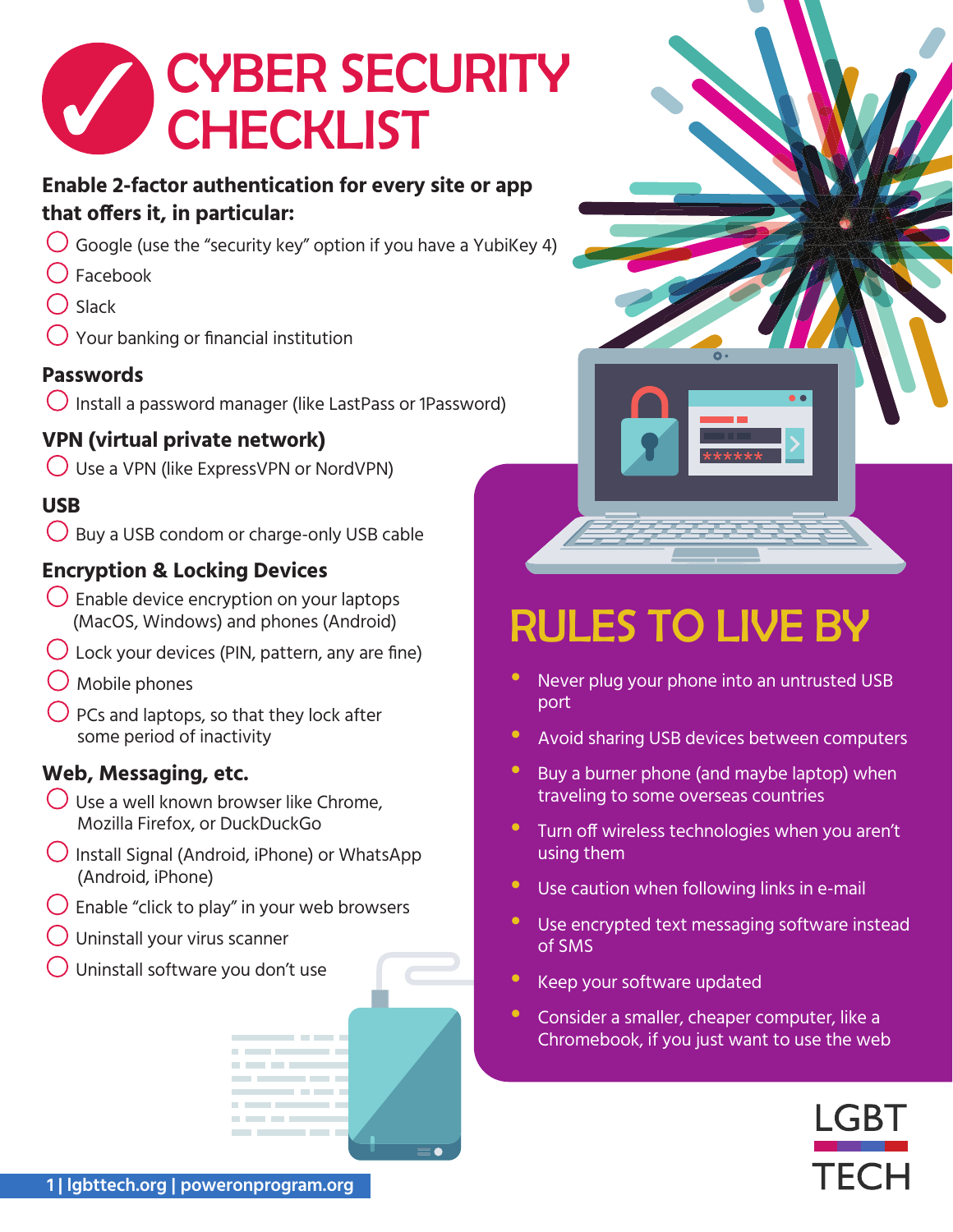

## **COMMON THREATS**

- **Phishing.** E-mail is not authenticated. Just because it looks like it came from your bank, or your best friend, doesn't mean that it did. "Your account was locked due to suspicious activity. Give us your account number to get it unlocked."
- Your Facebook friends. Even if your account is well-protected, how many of your friends use 2-factor? "Hi, I'm stranded in Rome and my credit card is frozen! Can you wire me some cash?"
- **Identity theft.** Few organizations protect data properly, and sufficiently determined attackers can exfiltrate it even when they do. PII and password databases are compromised all the time. Even if you get your account back, the things it contained might be unrecoverably lost (e-mails, documents, money). This can also occur through theft of your own devices.
- **Password re-use.** Without 2-factor, and given all of the password database compromises, using the same password on multiple sites basically guarantees that someone out there knows the username and password to many of your other accounts.

## **LESS COMMON THREATS**

- **Spear phishing.** Imagine "Hi, so-and-so! Had a great time at the lake last weekend. Remember that site I texted you last week? This one is actually better: ..." except that every part of that sentence was true because that's how much research they've done. And so of course you click the link.
- **Man-in-the-middle.** Never trust the network. If a web site doesn't have a green "https" indicator, every network element between you and the web site has the opportunity to intercept or change what you see or send.
- **Wireless.** Every method by which you can remotely interact with your devices is a method that an attacker can do the same: WiFi, mobile (baseband), Bluetooth, NFC
- **Wires and connectors.** Everything you connect to your computer can potentially infect your device with malware, and vice-versa: USB devices of any type, ethernet, even DisplayPort/DVI/HDMI and conceivably even VGA (DDC).
- **Physical access.** It takes just a second for a wellequipped attacker to compromise a device they have physical access to.

## LIVE YOUR BEST LIFE USE 2-FACTOR AUTHENTICATION



Sometimes even legitimate, HTTPS-protected web sites are compromised, such as through ad networks. If a new exploit is discovered and your browser has not yet been updated to address it, your computer can be compromised. Any other software that can be accessed over the network (including many virus scanners) are at a high risk of remote exploitation.

• **Software vulnerabilities.**



Enable 2-factor support for all sites that allow it right now, especially Google, Facebook and GitHub. This often involves installing the Google Authenticator app, and using it to scan a secret barcode on the web site to link the two together. You'll then use the one-time password supplied by this app, or an SMS message, to log in to the site in the future.

For maximum security, buy a YubiKey 4. Enable the 2-factor "security key" option where it's available (Google, GitHub, Dropbox, and probably others). This renders your account immune to phishing. If you get the NFC-capable YubiKey and have an Android device, you can also use the YubiKey Authenticator app instead of Google Authenticator to keep your 2-factor secrets even secreter (and more portable).

**[Enable 2-factor on Google \(security key\)](https://support.google.com/accounts/answer/185839)** 3 **[Enable 2-factor on GitHub](https://docs.github.com/en/github/authenticating-to-github/securing-your-account-with-two-factor-authentication-2fa)**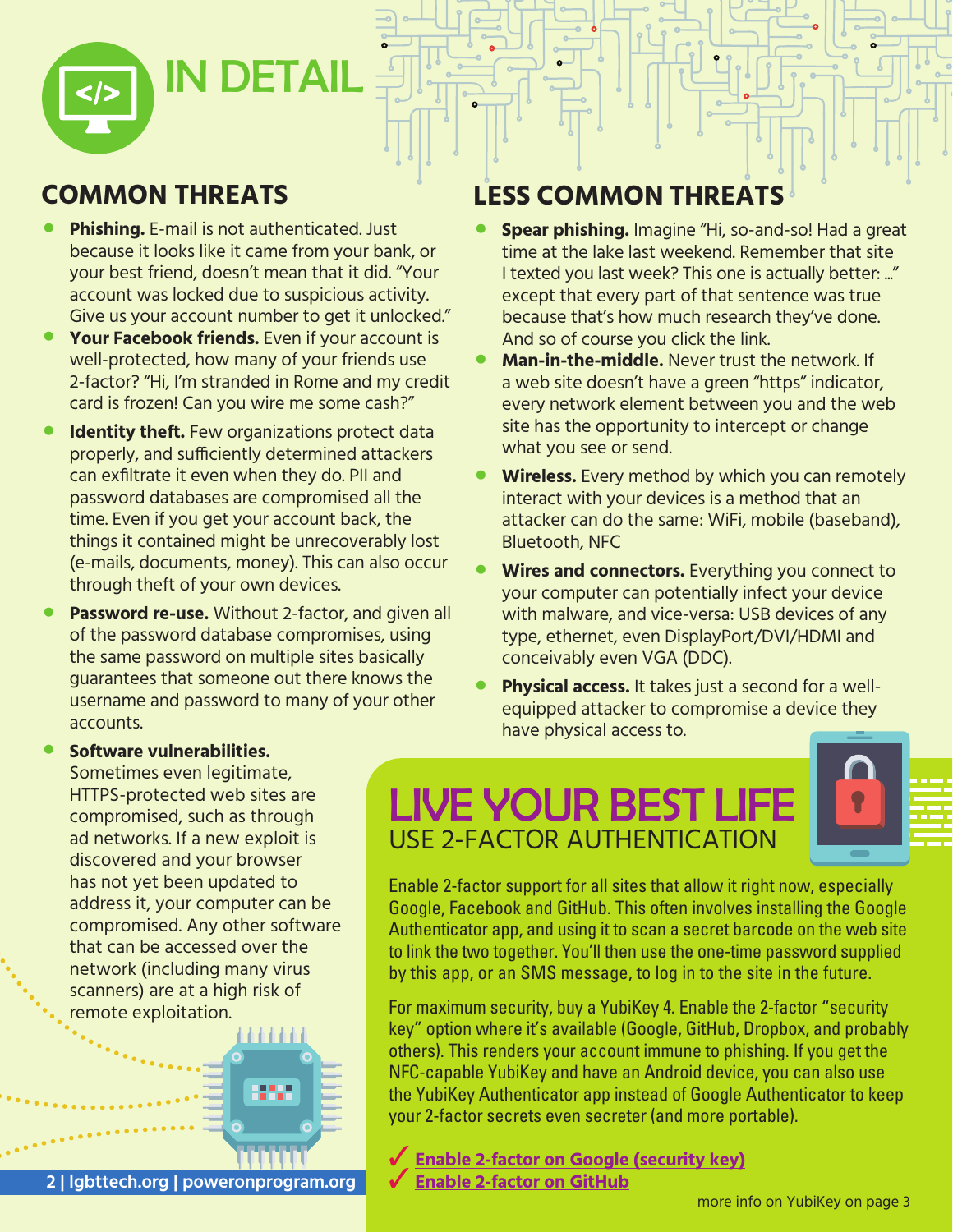

#### USE A PASSWORD VAULT

**Install [LastPass](https://www.lastpass.com/) or [1Password](https://1password.com/) in your web browser and phone.** This gives you unique passwords for each site, and applies reasonable protection of those passwords even though they're ultimately stored in the cloud. LastPass supports YubiKey for 2-factor. Your master password should be very strong (consider a sentence or passphrase).

#### NEVER PLUG YOUR PHONE INTO AN UNTRUSTED USB PORT

**Always use your own wall charger to charge your phone.** Never plug your phone into a random USB port, such as those found at airports or taxi cabs. Only charge your phone from your computer's USB port if you're confident it doesn't have malware. (That's a trick. Your computer probably has malware.)

If you must plug your phone into an untrustworthy USB port, buy and use a USB condom, or use a chargeonly USB cable. Newer Android devices default to "charge only" USB port behavior, which may or may not have the same effect. Certainly don't change this default if you want to engage in risky behavior.

- ◆ **[Amazon: Charge-only USB cable](https://www.amazon.com/gp/product/B00RQ5AZ6Q)** (doesn't support fast charging)
- **Solution: USB condom** (supports fast charging)

#### AVOID SHARING USB DEVICES BETWEEN COMPUTERS

**USB devices of any kind can become malware infection vectors.** This is especially true for USB thumb drives, but is often true for complex peripherals like printers, and can even be true for devices like keyboards and mice. Remember: you're not just interfacing with the device, you're interfacing with every device that device has ever interfaced with. If you're going to replace your computer, consider replacing cheap peripherals at the same time.

3 **["badusb"](https://www.amazon.com/Aideepen-ATMEGA32U4-Development-virtual-keyboard/dp/B01N1UAYR5)**

#### SECURE AND ENCRYPT YOUR MOBILE **DEVICE**

**Secure your mobile devices with a PIN, pattern, etc.**  Whether you use a PIN, password, pattern or fingerprint doesn't really matter much.

Newer phones encrypt by default. Do this for your laptops. Consider doing it for your desktop as well, if you have one.

Both of these options are chiefly there to protect you and your data against theft. Neither measure will do anything against a well-funded state adversary, but they will effectively stop most all routine thieves.

#### BUY A BURNER PHONE (AND MAYBE LAPTOP) WHEN TRAVELING OVERSEAS

There are still 70 countries that criminalize being LGBTQ+, if you are traveling to one of these countries it is recommended that you use a burner phone for safety purposes. Don't log in to important or identifying accounts such as email, social media, dating apps, financial apps, etc. Additionally, it's a lot easier for an adversarial nation-state to hack into your phone when you travel to their home turf, where they probably own the mobile infrastructure and know who you are. If you're worried about your phone number changing, use Google Voice. We don't recommend bringing a phone or laptop if you are traveling to one of these countries: